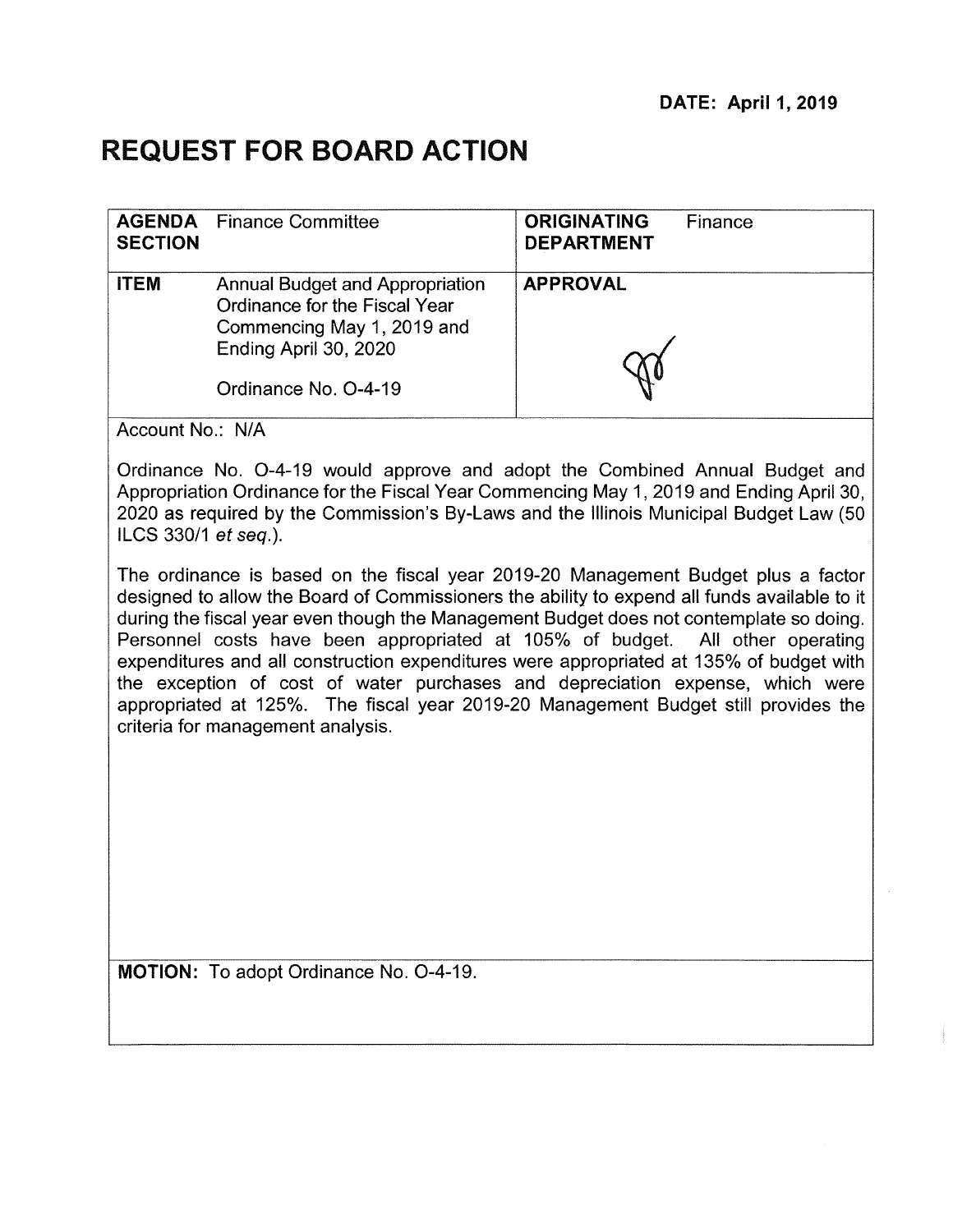#### DuPAGE WATER COMMISSION

#### ORDINANCE NO. 0-4-19

## ANNUAL BUDGET AND APPROPRIATION ORDINANCE FOR THE FISCAL YEAR COMMENCING MAY 1, 2019 AND ENDING APRIL 30, 2020

BE IT ORDAINED by the Board of Commissioners of the DuPage Water Commission, Counties of DuPage, Cook, Will, and Kane Illinois, as follows:

SECTION ONE: That the following sums are authorized by law and the same are hereby appropriated for the Water Fund, the Revenue Bond Construction Fund, the Corporate Fund and the Arbitrage Rebate Fund of the DuPage Water Commission, for the objects and purposes hereinafter specified during the fiscal year commencing May 1, 2019 and ending April 30, 2020 and that the sums of money hereinafter set forth are deemed necessary to defray all necessary expenses and liabilities of the DuPage Water Commission for said period:

Ordinance No. 0-4-19 DU PAGE WATER COMMISSION BUDGET AND APPROPRIATION ORDINANCE MAY 1, 2019 TO APRIL 30,2020

| ACCT#                  | <b>ACCOUNT TITLE</b>                                            | <b>BUDGET/</b><br>APPROPRIATION<br><b>AMOUNT</b> |
|------------------------|-----------------------------------------------------------------|--------------------------------------------------|
|                        | WATER FUND RESOURCES                                            |                                                  |
| 01-511000<br>01-512000 | OPERATIONS & MAINTENANCE PAYMENTS<br><b>FIXED COST PAYMENTS</b> | 127,639,540                                      |
| 01-513000              | SUBSEQUENT CUSTOMER RATE DIFFERENTIAL                           | 2.911.090                                        |
| 01-514000              | EMERGENCY WATER SERVICE                                         | 20,625                                           |
| 01-530000              | SALES TAXES                                                     |                                                  |
| 01-581000              | <b>INTEREST INCOME FROM INVESTMENTS</b>                         | 990,000                                          |
| 01-590000              | OTHER INCOME                                                    |                                                  |
|                        | TOTAL WATER FUND REVENUES                                       | 131,561,255                                      |
|                        |                                                                 |                                                  |

WATER FUND EXPENDITURES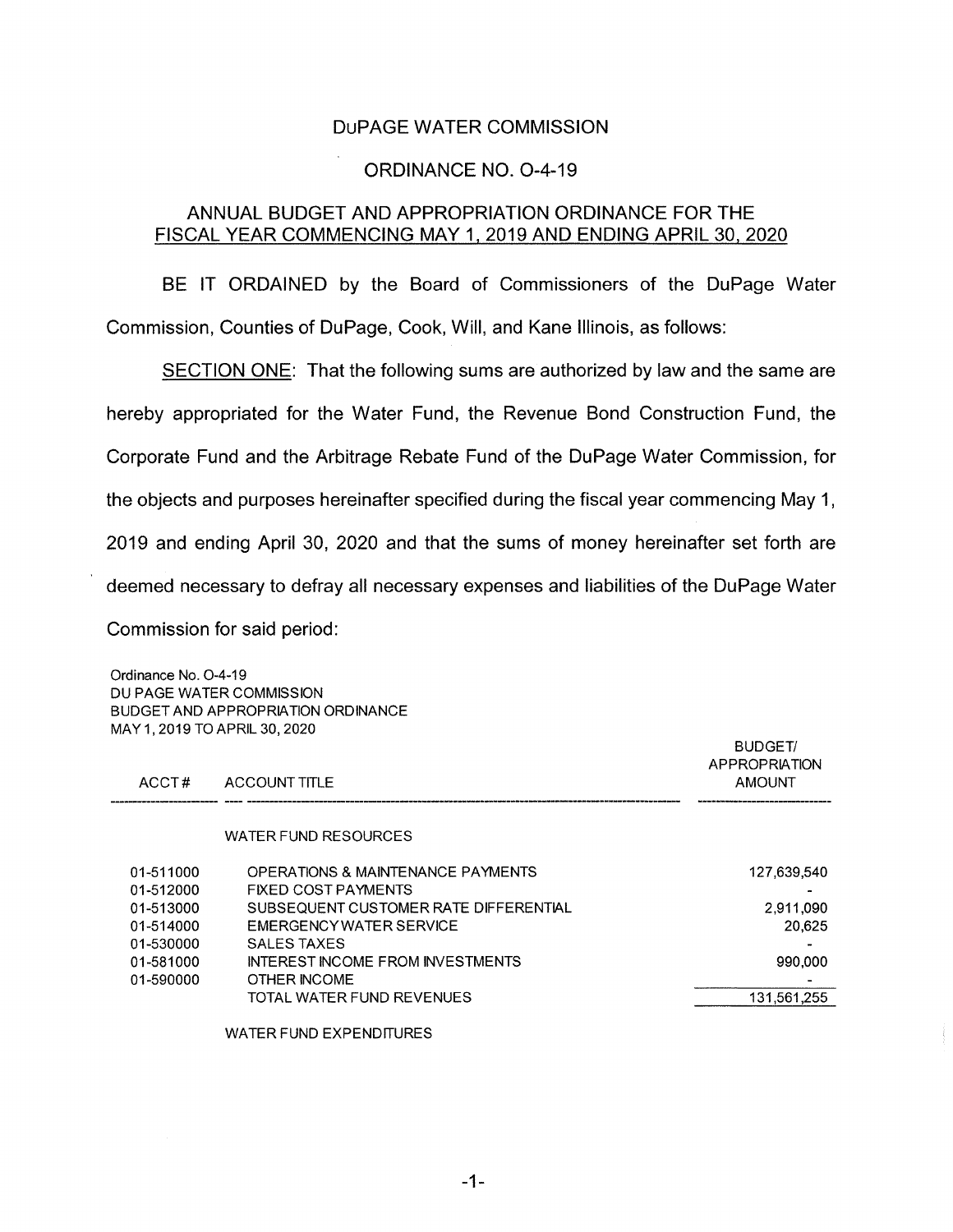| 01-234000    | REVENUE BOND PRINCIPAL PAYMENTS                    | 0               |
|--------------|----------------------------------------------------|-----------------|
| 01-232200    | CAPITAL LEASE PRINCIPAL PAYMENTS                   | 0               |
| 01-60-611000 | SALARIES OF COMMISSION PERSONNEL                   | 4,007,874       |
| 01-60-612000 | PERSONNEL - PENSION, INSURANCE AND TAXES           | 1,581,692       |
| 01-60-613000 | PERSONNEL - TRAINING, DEVELOPMENT AND TRAVEL       | 126,158         |
| 01-60-619000 | OTHER PERSONNEL EXPENSES                           | 27,615          |
| 01-60-621000 | <b>WATER CONSERVATION</b>                          | 14,850          |
| 01-60-623000 | COST OF INVESTMENT FEES AND BANK CHARGES           | 150,120         |
| 01-60-625000 | <b>LEGAL SERVICES AND NOTICES</b>                  | 239,625         |
| 01-60-626000 | <b>AUDIT SERVICES</b>                              | 41,850          |
| 01-60-628000 | <b>CONSULTING SERVICES</b>                         | 311,445         |
| 01-60-629000 | <b>CONTRACTUAL SERVICES</b>                        | 848,232         |
| 01-60-640000 | <b>INSURANCE COVERAGES</b>                         | 903,555         |
| 01-60-651000 | OCCUPANCY COSTS                                    | 301,428         |
| 01-60-652000 | OFFICE SUPPLIES AND PUBLICATIONS                   | 44,538          |
| 01-60-653000 | PRINTING AND POSTAGE EXPENSES                      | 16,538          |
| 01-60-654000 | PROFESSIONAL DUES                                  | 32,542          |
| 01-60-655000 | COST OF REPAIRS AND MAINT. OF OFFICE EQUIPMENT     | 18,387          |
| 01-60-656000 | REPAIRS AND MAINTENANCE OF BUILDINGS               | 287,550         |
| 01-60-658000 | <b>COMPUTER SOFTWARE</b>                           | 34,020          |
| 01-60-659000 | SOFTWARE MAINTENANCE                               | 149,175         |
| 01-60-659100 | OTHER ADMINISTRATIVE EXPENSES                      | 14,985          |
| 01-60-661100 | <b>COST OF WATER PURCHASES</b>                     | 134,432,036     |
| 01-60-661200 | ELECTRIC UTILITY EXPENSES                          | 2,768,850       |
| 01-60-661300 | PURCHASE OF WATER CHEMICALS                        | 66,420          |
| 01-60-661400 | COST OF WATER TESTING                              | 45,563          |
| 01-60-662000 | PUMP STATION OPERATIONS                            | 545,697         |
| 01-60-663000 | COST OF REPAIRS AND MAINTENANCE OF PIPELINES       | 1,103,760       |
| 01-60-664000 | COST OF REPAIRS AND MAINT. OF VEHICLES & EQUIPMENT | 131,895         |
| 01-60-680000 | LAND AND RIGHT-OF-WAY ACQUISITION COSTS            | 20,858          |
| 01-60-685000 | COST OF FURNITURE & EQUIPMENT PURCHASES            | 129,330         |
| 01-60-686000 | COST OF MOTOR VEHICLES PURCHASES                   | 47,250          |
| 01-60-690000 | <b>DEPRECIATION EXPENSES</b>                       | 12,355,000      |
| 01-60-700000 | <b>COMMISSION CAPITAL PROJECTS</b>                 | 19,358,325      |
| 01-60-798000 | <b>COST OF CAPITALIZED FIXED ASSETS</b>            | 0               |
| 01-60-799000 | <b>CONTINGENCY</b>                                 | 113,022,179     |
|              |                                                    |                 |
|              | <b>TOTAL WATER FUND EXPENDITURES</b>               | 293,179,342     |
|              | WATER FUND REVENUE OVER (UNDER) EXPENDITURES       | (161, 618, 087) |
|              | ESTIMATED AVAILABLE WATER FUND BALANCES 05/01/2019 | 161,618,087     |
|              | AVAILABLE WATER FUND BALANCES 04/30/2020           | (0)             |
|              | ESTIMATED AVAILABLE WATER FUND BALANCES            | 05/01/19        |
|              | Cash and Cash Equivalents                          | 18,495,104      |
|              | Investments                                        | 152,696,413     |
|              | <b>Accounts Payable</b>                            | (9,573,430)     |
|              | TOTAL ESTIMATED AVAILABLE WATER FUND BALANCES      | 161,618,087     |

 $\label{eq:1} \begin{aligned} \mathcal{L}_{\mathcal{A}}(\mathcal{A})=\mathcal{L}_{\mathcal{A}}(\mathcal{A})\otimes\mathcal{L}_{\mathcal{A}}(\mathcal{A})\otimes\mathcal{L}_{\mathcal{A}}(\mathcal{A})\otimes\mathcal{L}_{\mathcal{A}}(\mathcal{A})\otimes\mathcal{L}_{\mathcal{A}}(\mathcal{A})\otimes\mathcal{L}_{\mathcal{A}}(\mathcal{A})\otimes\mathcal{L}_{\mathcal{A}}(\mathcal{A})\otimes\mathcal{L}_{\mathcal{A}}(\mathcal{A})\otimes\mathcal{L}_{\mathcal{A}}(\mathcal{A})\otimes\$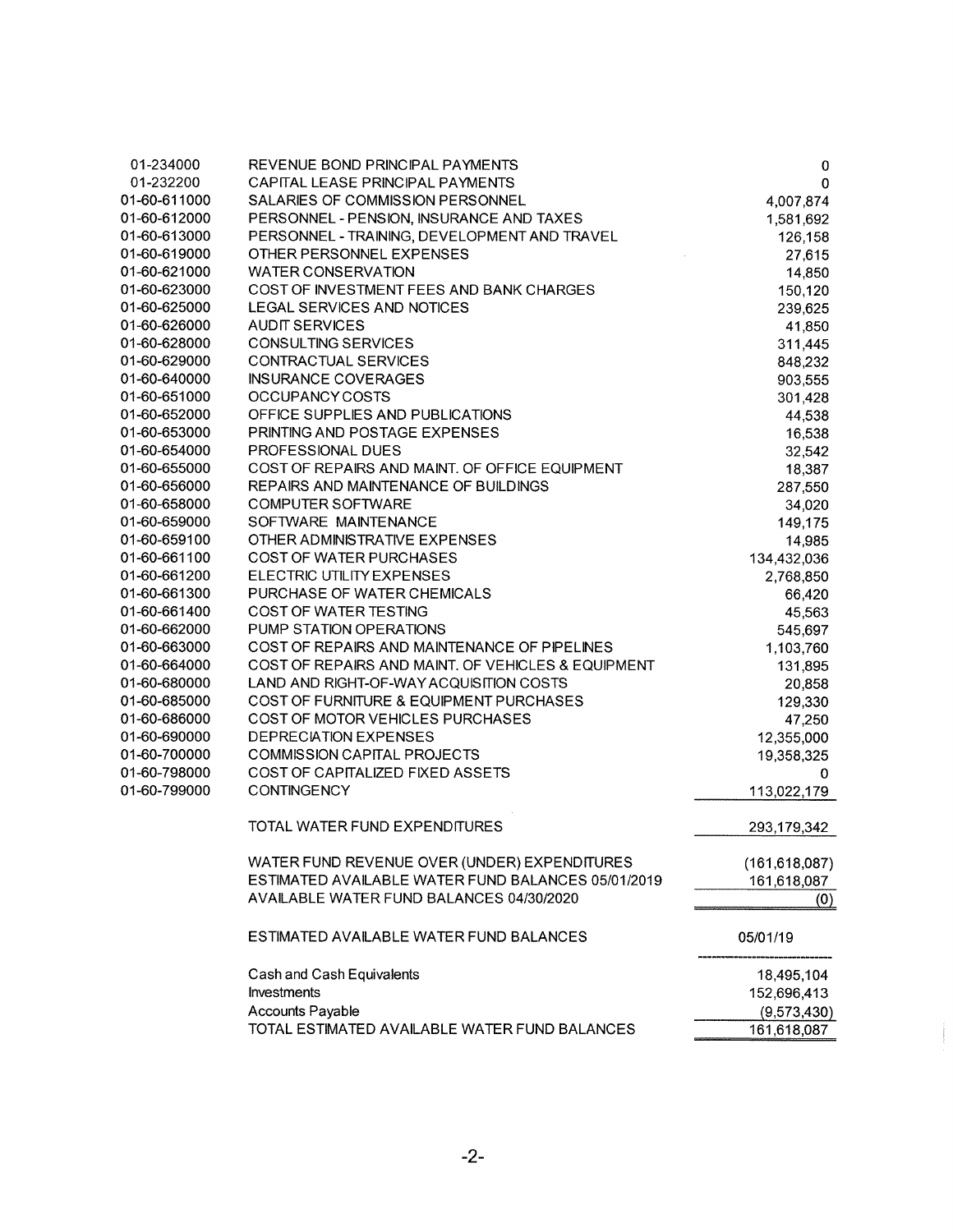SECTION TWO: This Ordinance shall be in full force and effect from and after its adoption.

SECTION THREE: This Ordinance shall be available for public inspection at the office of the DuPage Water Commission.

AYES: D. Bouckaert, J. Broda, J. Fennell, R. Gans, J. Healy, D. Novotny, J. Pruyn, D. Russo, F. Saverino, P. Suess and J. Zay

NAYS: None

ABSENT: R. Obarski

ADOPTED this  $18^{\mu}$  day of  $\sqrt{2\pi Q}$ , 2019

A<del>TTES</del>T: Judy **Clerk** 

Board/Ordinances/2019/O-4-19.doc

(SEAL)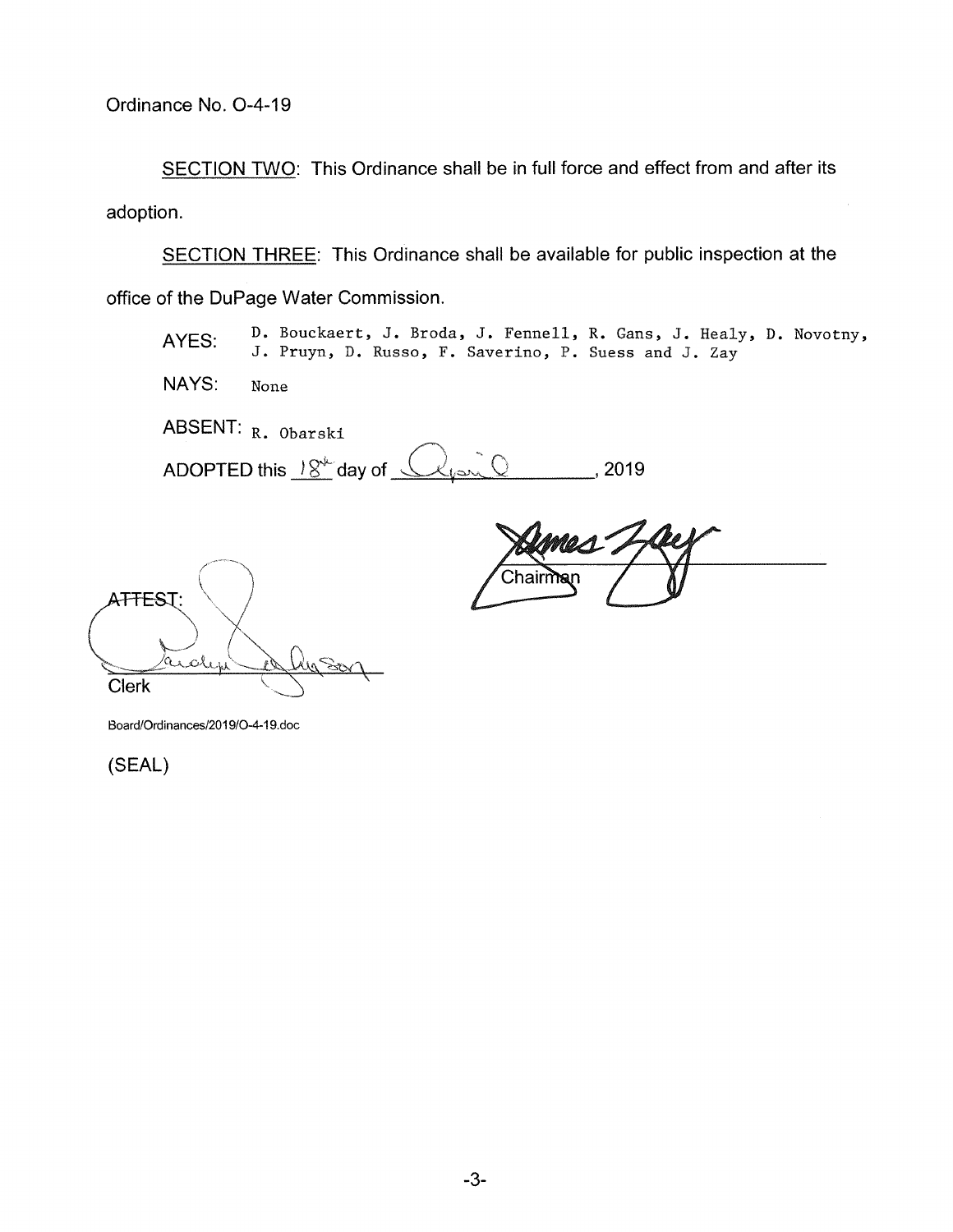# CERTIFICATION OF BUDGET/APPROPRIATION IN ACCORDANCE WITH CHAPTER 35 SECTION 200/19-50 ILLINOIS COMPILED STATUES

The undersigned, being Clerk and Treasurer of the Taxing District below named, do hereby certify that attached hereto is a true and correct copy of the Budget/Appropriation of said District for its 2019/2020 fiscal year, adopted April 18, 2019.

We further certify that the estimate of revenues, by source, anticipated to be received by said Taxing District, either set forth in said document or attached hereto separately, is a true statement of said estimate.

Carolyn Johnson

Clerk DuPage Water Commission

W 1 at

lliam Fates **Treasurer** DuPage Water Commission

(SEAL)